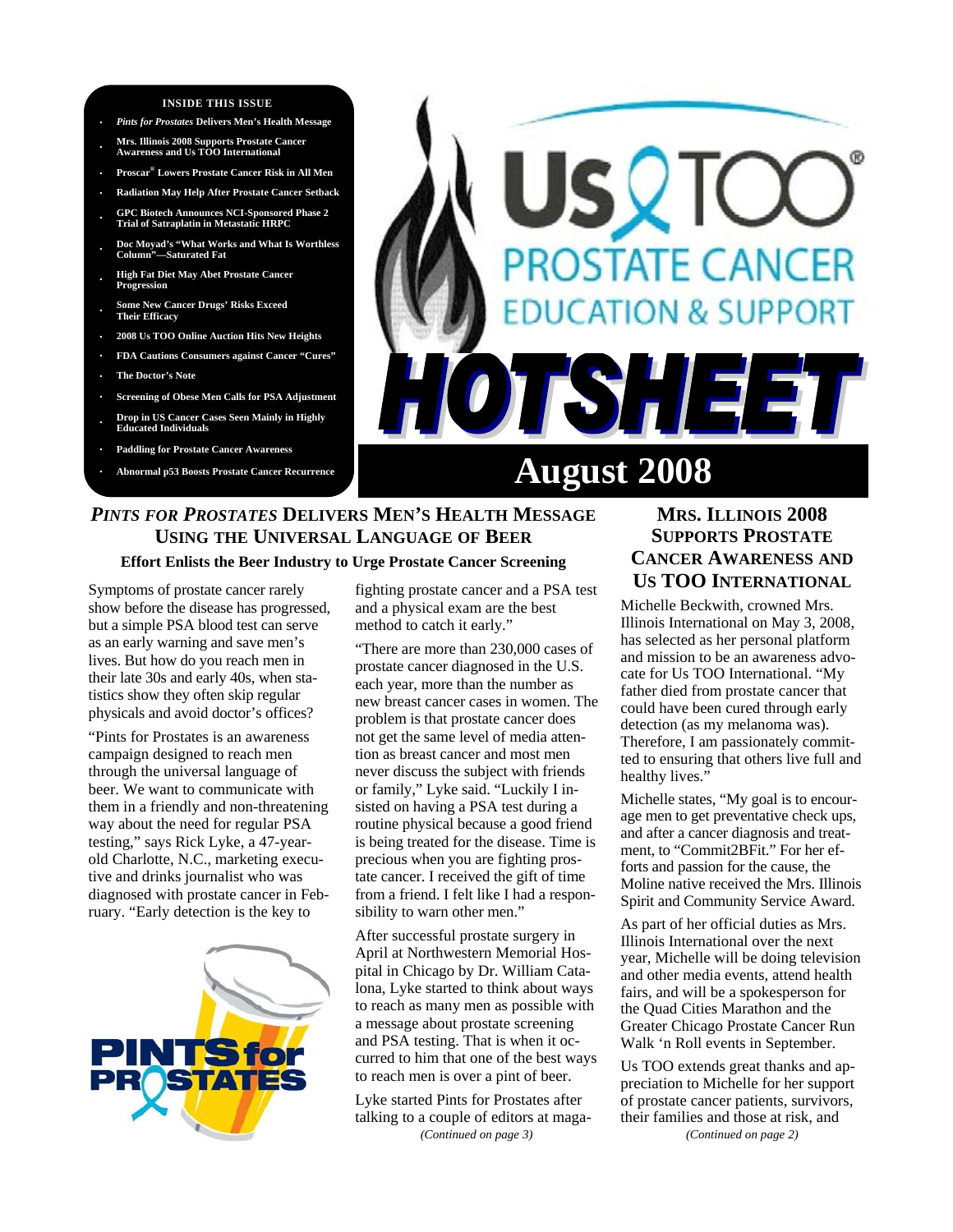## **PROSTATE CANCER PATIENT SUPPORT - CALL 1-800-80-US TOO, OR GO TO <WWW.USTOO.ORG>**



THEIR OWN RESEARCH INTO ANY PERSON, COMPANY, PRODUCT OR SERVICE, AND CONSULT WITH THEIR LOVED ONES AND PERSONAL PHYSICIAN BEFORE DECIDING ON **ANY** COURSE OF ACTION.

THE INFORMATION AND OPINIONS EXPRESSED IN THIS PUBLICATION ARE NOT RECOMMENDATIONS FOR ANY MEDICAL TREATMENT, PRODUCT SERVICE OR COURSE OF ACTION BY US TOO INTERNA-TIONAL, INC., ITS OFFICERS AND DIRECTORS, OR THE EDITORS OF THIS PUBLICATION. FOR MEDICAL, LEGAL OR OTHER ADVICE, PLEASE CONSULT PROFES-SIONAL(S) OF YOUR CHOICE.

*HOTSHEET* EDITORIAL TEAM: JONATHAN MCDERMED, PHARMD PAMELA BARRETT THOMAS N. KIRK GEORGE LEDWITH, BOARD REPRESENTATIVE

US TOO INTERNATIONAL STAFF & CONSULTANTS: THOMAS N. KIRK, PRESIDENT AND CEO PAMELA BARRETT, DEVELOPMENT DIRECTOR TERRI GIBBONS, EXECUTIVE ASSISTANT JAQUELINE KONIECZKA, OFFICE MANAGER DAN REED, DEVELOPMENT & MARKETING COORDINATOR EUGENE WHEELER, UNDERSERVED PROGRAM DIRECTOR ELIZABETH CABALKA, PROGRAM CONSULTANT

US TOO BOARD OF DIRECTORS: *EXECUTIVE COMMITTEE/OFFICERS* JIM KIEFERT, EDD, CHAIRMAN JOANN HARDY, VICE-CHAIRMAN GEORGE LEDWITH, SECRETARY GREGORY BIELAWSKI, TREASURER THOMAS N. KIRK, PRESIDENT AND CEO

*DIRECTORS:*  CHRIS BENNETT ROBERT FIDOTIN, PHD CARL FRANKEL TOM HIATT DAVID P. HOUCHENS, PHD KAY LOWMASTER, MSW, LCSW FRED MILLS **BILL PALOS** STUART PORTER RON WITHERSPOON

US TOO INTERNATIONAL, INC. IS INCORPORATED IN THE STATE OF ILLINOIS AND RECOGNIZED AS A 501(C)(3) NOT-FOR-PROFIT CHARITABLE CORPORATION.

#### **DONATIONS / GIFTS TO US TOO ARE TAX DEDUCTIBLE.**

5003 FAIRVIEW AVE. DOWNER'S GROVE, IL 60515 PHONE: (630) 795-1002 / FAX: (630) 795-1602 WEBSITE: WWW.USTOO.ORG

COPYRIGHT 2008, US TOO INTERNATIONAL, INC.

# **PROSCAR® LOWERS PROSTATE CANCER RISK IN ALL MEN**

Finasteride (Proscar®) reduces the risk of prostate cancer in all men, regardless of their risk level for the disease, new research shows. In the Prostate Cancer Prevention Trial, finasteride treatment cut the risk of prostate cancer by 25 percent. Whether this was because the drug prevented the cancer from forming or because it effectively treated early disease was unclear, Dr. Ian M. Thompson, from the University of Texas Health Science Center at San Antonio, and colleagues note.

The new findings, reported in the May 2008 issue of the journal *Urology*, suggest that the drug has both effects. In a re-analysis of data from the Prostate Cancer Prevention Trial, Thompson and co-researchers stratified 10,181 participants into five groups based on their prostate cancer risk, as determined using standard criteria. At study entry, the men were also grouped according to PSA (prostate-specific antigen) levels, a common blood test in which in-

# **RADIATION MAY HELP AFTER PROSTATE CANCER SETBACK**

Men whose prostate cancer recurs after they have undergone surgical removal of the prostate may benefit from early radiation therapy, according to study findings reported in the June 18, 2008 issue of the Journal of the American Medical Association.

"Our study provides the first evidence that salvage radiotherapy can improve survival," Dr. Bruce Trock commented to Reuters Health. Trock, at Johns Hopkins School of Medicine in Baltimore, and colleagues analyzed the outcomes of 635 men who underwent radical prostate surgery between 1982 and 2004 and subsequently relapsed.

While 397 men were not given any salvage treatment, 160 received radiotherapy, and 78 received hormone therapy plus radiation therapy. The mortality rates from prostate cancer in those three groups at 6 years after the recurrence of cancer were 22 percent, 11 percent, and 12 percent.

The survival advantage was confined to patients treated within 2 years of *(Continued on page 8)* 

creased levels may suggest the presence of prostate cancer.

Treatment with finasteride reduced the risk of prostate cancer for all five risk groups, including men with the lowest and those with the highest risk for prostate cancer. Finasteride treatment also lowered the risk of prostate cancer regardless of the PSA level. However, the researchers found that the benefits of the drug decreased slightly as PSA levels rose.

Although this study began with the objective of evaluating the prevention versus treatment hypothesis, "the results speak to the clinical use of finasteride for reducing a man's risk of a prostate cancer diagnosis," the investigators conclude.

Thompson stresses that "all men undergoing PSA screening should be informed of the potential for finasteride to reduce their risk of prostate cancer." *Reuters Health, 12 Jun 2008*

#### **MRS. ILLINOIS**

*(Continued from page 1)* 

wishes her well in the Mrs. International Pageant in July!

For more information about Michelle and her schedule of appearances, visit <www.ustoo.org/mrsIllinois.asp>.



*Michelle Beckwith, Mrs. Illinois International 2008, with husband, Dr. Chris Beckwith. Photo by Sean McCabe*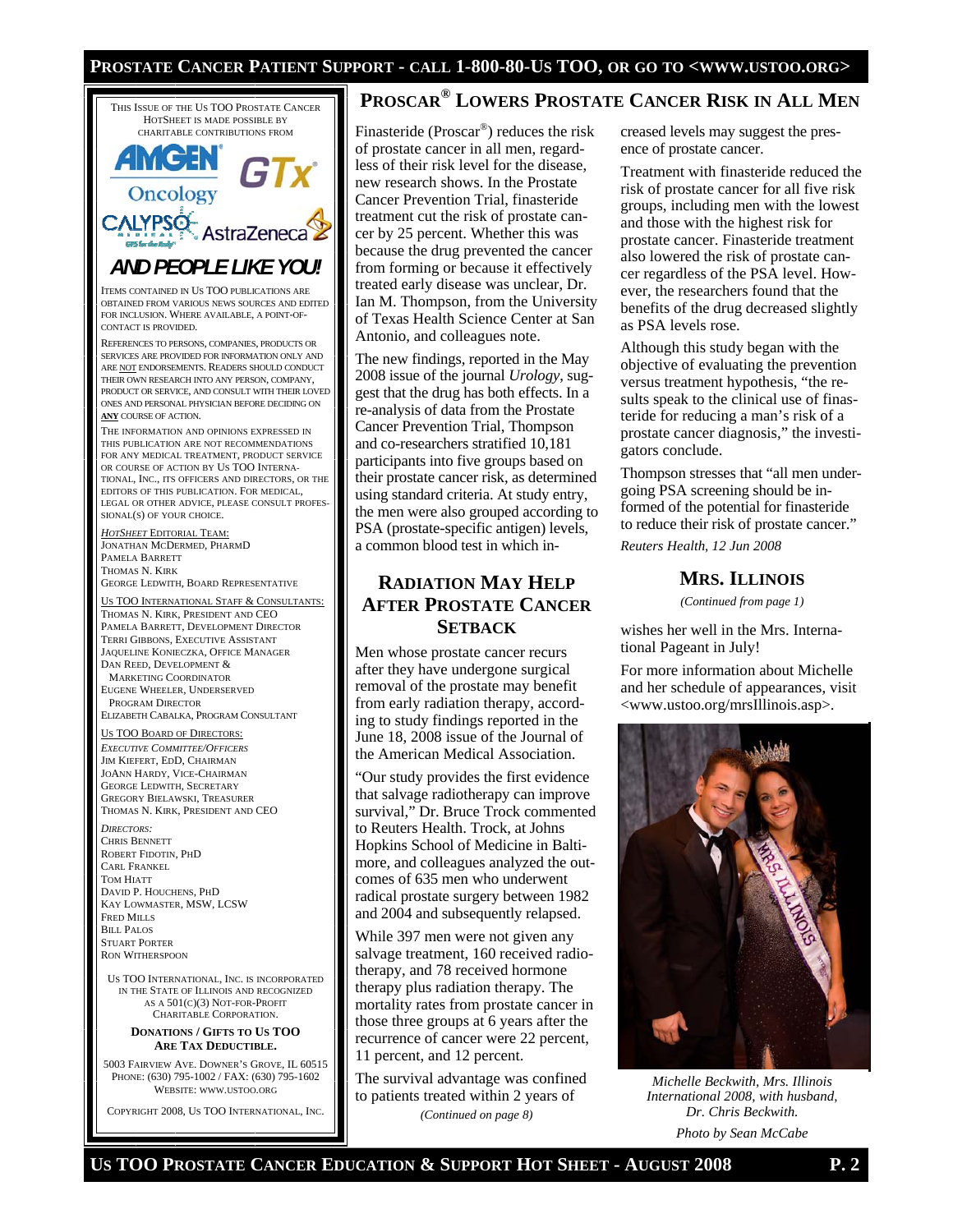# **GPC BIOTECH ANNOUNCES INITIATION OF NCI-SPONSORED PHASE 2 TRIAL OF SATRAPLATIN IN PATIENTS WITH METASTATIC HORMONE-REFRACTORY PROSTATE CANCER PREVIOUSLY TREATED WITH DOCETAXEL**

#### **Study seeks to determine if presence of certain gene impacts patient outcome**

GPC Biotech AG announced the initiation of a Phase 2 study evaluating satraplatin in combination with the steroid, prednisone, in patients with metastatic hormone-refractory prostate cancer (HRPC) who previously have been treated with docetaxel (Taxotere®). The study is being sponsored by the U.S. National Cancer Institute (NCI), and the principal investigator is William L. Dahut, MD, Chief, Genitourinary Research Section, Medical Oncology Branch, Center for Cancer Research, NCI.

The trial is a single-arm study with a planned enrollment of 66 patients with metastatic HRPC who have been previously treated with docetaxel therapy and with no more than one other previous cytotoxic chemotherapy regimen. The primary objective of the trial is to determine if the presence of certain variants of the gene, ERCC1, affects progression-free survival in this patient population. ERCC1 is involved in DNA damage repair. Satraplatin, like other platinum agents, has been shown to work via targeting the DNA in tumor cells.

"The results of this trial may provide important information in determining which hormone-refractory prostate cancer patients are more likely to benefit from treatment with satraplatin," said Martine George, MD, Senior Vice President, Drug Development and Chief Medical Officer at GPC Biotech. "We are pleased to be working with the NCI to conduct this potentially ground-breaking study." *BUSINESS WIRE, 24 June 2008* 

#### **PINTS FOR PROSTATES** *(Continued from page 1)*

zines where he writes. The idea was well received and he contacted Us TOO International Prostate Cancer Education and Support Network, a not-for-profit group founded and governed by prostate cancer survivors that works to support, educate and advocate for men with prostate cancer.

"The idea of reaching mean about health issues through beer sounded a little strange at first, but it makes perfect sense," said Thomas Kirk, President and CEO of Us TOO International. "Our mission and program goal is to educate and empower men and their family members so men and their loved ones can take an active role in their health care. One in six men is at risk of developing prostate cancer during their life time and early detection through the monitoring of PSA levels is critical to getting the disease under control. Pints for Prostates will help us reach more men at a time when a growing number of men are at risk."

Pints for Prostates focuses on reaching men during September, which is Prostate Cancer Awareness Month. So far, 10 beer and beverage related publications have pledged a combination of advertising space, news coverage, website marketing and special event support.

Media involved include: All About Beer <www.allaboutbeer.com>, DRAFT magazine <www.draftmag.com>, the seven regional Brewing News newspapers www.brewingnews.com>, Imbibe <www.imbibemagazine.com>, Beer Advocate <www.beeradvocate. com>, Celebrator Beer News <www. celebrator.com>, Bartender Magazine <www.bartender.com>, Modern Brewery Age <www.breweryage.com>, Beer <www.thebeermag.com> and Beer Northwest <www.beernw.com>.

Creative development and design for the advertising materials and logo for Pints for Prostates was donated by Eric Mower and Associates, a marketing communication agency with offices in Buffalo, Rochester, Syracuse and Albany, NY; Charlotte, NC; Atlanta, GA and Sarasota, FL. Lyke is senior partner with the firm and heads up the agency's southeast public relations operation.

Work is now underway to reach out to

breweries, brewpubs and on-premise retailers to get their support in a cooperative effort among industry partners. The aim is to raise funds for Us TOO's outreach efforts and to spark a grassroots effort to reach men that might be missed through traditional health education programs.

"One of our goals is to get brewers to print a PSA testing message on the back of beer coasters they use to promote their brands in restaurants and taverns around the country," Lyke said. "Men can tell you about their favorite IPA (India Pale Ale), but few know about their PSA. We need to help educate them about getting the simple blood test that measures PSA because it can save their lives."

Us TOO Board Chairman, prostate cancer warrior and support group leader Jim Kiefert says, "Early diagnosis is essential. When I was 50-years-old a PSA test was the first step in my successful battle with prostate cancer. We envision Pints for Prostates will help reach millions of men with the PSA testing message. It is anticipated that many of Us TOO's 325 local chapters will get involved with special events held country-wide as part of the effort."

For more information on the program please visit <www.ustoo.org/pints>.



*Rick Lyke*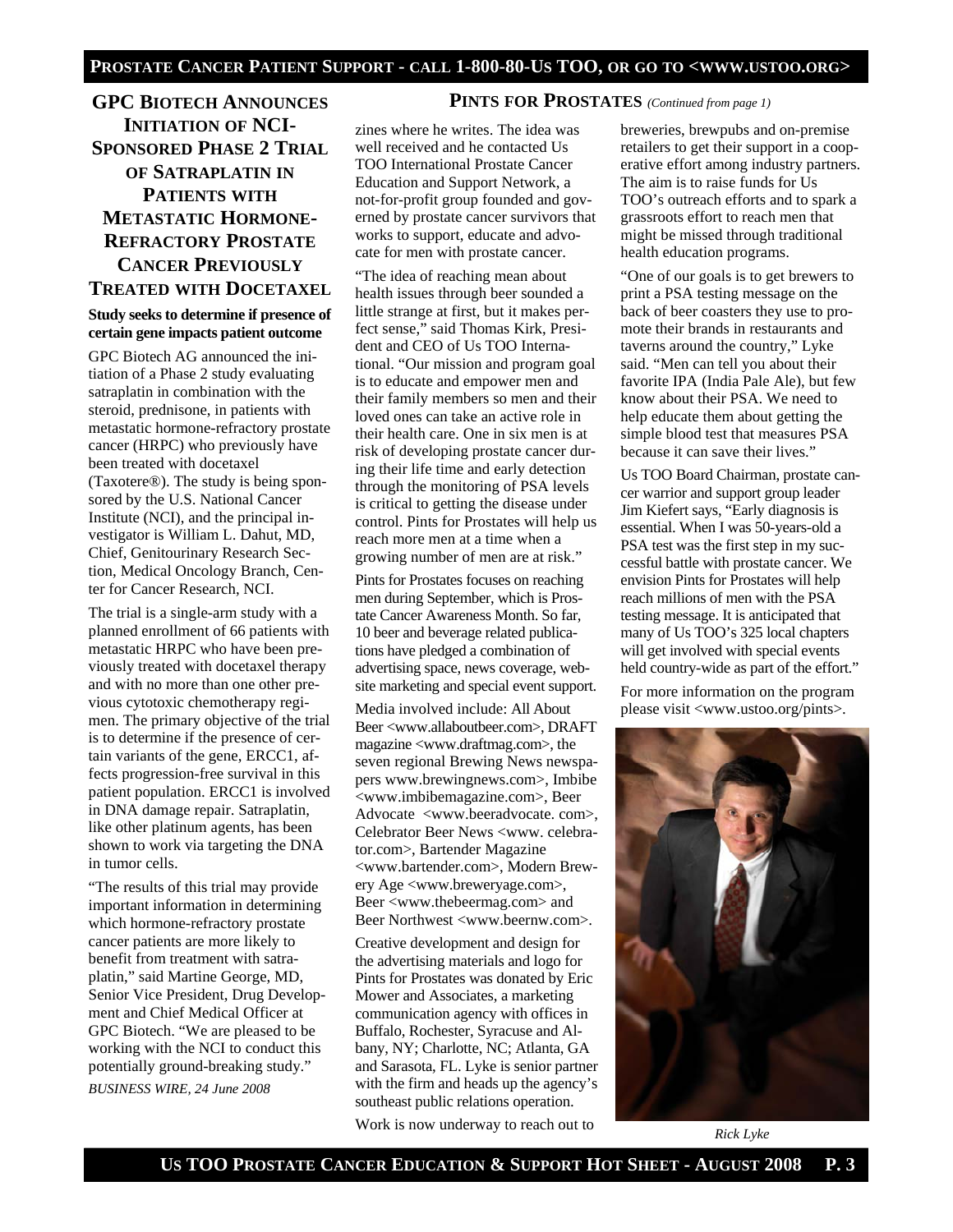## **DOC MOYAD'S WHAT WORKS & WHAT IS WORTHLESS COLUMN ALSO KNOWN AS "NO BOGUS SCIENCE" COLUMN**

**"Saturated Fat may increase my risk of cancer returning after surgery, radiation or another treatment for localized prostate cancer?!"** 

> Mark A. Moyad, MD, MPH University of Michigan Medical Center, Department of Urology

\*\*Support Dr. Moyad and his team at the 2008 Greater Chicago Prostate Cancer Run Walk 'n Roll event, Sept 14 at <www.ChicagoProstateWalk.org>

#### **Bottom Line:**

**Reducing (not eliminating) your saturated fat intake is simply another way to reduce the amount of total calories you get in one day. Getting some saturated fat in your diet is okay, especially when it comes from healthy nuts, oils, and seeds!** 

Saturated fat is also known as "hydrogenated fat" and for years "experts" have been telling the public to reduce saturated fat intake to reduce the risk of heart disease. I have also said that what is heart healthy is usually prostate healthy.

So, is it possible that lowering your saturated fat intake could reduce the risk of your prostate cancer returning after surgery, radiation or another treatment for localized prostate cancer? YES (this is where most writers now use the words "but more research is needed" to cover their politically correct butts; however, I am not going to do that because in this issue I want to honor George Carlin-one of my favorite politically incorrect heroes)!

Researchers at one of the largest and best cancer centers in the world (MD Anderson) looked at almost 400 men that had localized treatment for prostate cancer (surgery), and they also had some information on their overall diets. Men getting a high saturated fat intake had two times the risk of cancer recurrence compared to the men getting a low saturated fat intake. Also, obese men with higher saturated fat intakes had the highest risk of their cancer coming back!

Just so you know, the men that were considered to be in the low saturated fat group were men that received approximately 10% or less of their calories from saturated fat, and this is similar to the heart healthy recommendation given to the public from the

American Heart Association (AHA)! In other words, if you were already following a heart healthy diet, it seems to be the same one that helped prostate cancer patients! This is awesome news dudes and dudettes (I was not at Woodstock but I thought I would still sound hip and groovy)! Also, the men with the lower saturated fat intake also consumed about 200 less calories per day overall compared to the men with the high saturated fat intake.

So, it is possible that eating less overall calories is the real answer here. Think about milk for a second and this should make sense. Skim milk has no saturated fat and has 80 calories, whereas 1%, 2% and whole milk all have increasing amounts of saturated fat and more and more calories.

Finally, do not be fooled that saturated fat is all bad for you, because even in this study, men consumed saturated fat since it is hard to avoid because it is found in all sorts of healthy foods, but in very low amounts. In fact, getting a little saturated fat from heart healthy cooking oils like olive oil or safflower oil may even slightly increase your good cholesterol (HDL).

So, do not avoid saturated fat, but just get it from healthier foods like oils, seeds, and nuts for example (1 serving of healthy almonds and pistachios have only 1 to 1.5 grams of saturated fat). And, if you simply must break your routine and get some fast food, well that is fine and dandy, but also try and order the low calorie foods from the menu. Remember, LESS = MORE (except when it comes to love or love making, where more  $=$  more... now that was a politically correct way of ending my column)!

#### *Reference*

*International Journal of Cancer 122: 2581-2585, 2008* 

## **HIGH FAT DIET MAY ABET PROSTATE CANCER PROGRESSION**

Diets high in saturated fat may increase the risk of prostate cancer progression, researchers from the University of Texas M. D. Anderson Cancer Center in Houston report.

In a follow up study of men who had their cancerous prostates removed, researchers found that men who consumed higher amounts of saturated fat - - mostly from steaks, burgers, cheese, ice cream, salad dressings, and mayonnaise -- were nearly two times more likely to experience disease progression after surgery than men with lower saturated fat intake. "Diet before surgery, especially saturated fat, may modulate patient outcome after surgery," Dr. Sara S. Strom, who was involved in the study, told Reuters Health.

Strom and colleagues also found significantly shorter "disease-free" survival times among obese men who ate high amounts of saturated fat compared with non-obese men consuming diets low in saturated fat. These results expand upon the team's previous finding linking obesity with prostate cancer progression "and suggest that saturated fat intake plays a role in prostate cancer progression," the researchers note in the June 1, 2008 *International Journal of Cancer* (epub ahead of print).

Strom's group used standard food questionnaires to assess the saturated fat intake of 390 men during the year before surgery for localized or "organconfined" prostate cancer. The researchers also assessed the men's medical and family history for other risk factors for disease progression. The men, all Caucasian, were about 60 years old on average and consumed between 600 and 5,000 calories daily. Overall, 293 men averaged 10 percent of their daily energy from saturated fat (low intake) while 97 men averaged 14 percent (high intake).

Obese men with a high saturated fat intake had the shortest survival time free of prostate cancer (19 months), while non-obese men with low intake survived the longest time free of the disease (46 months). Non-obese men

*(Continued on page 8)*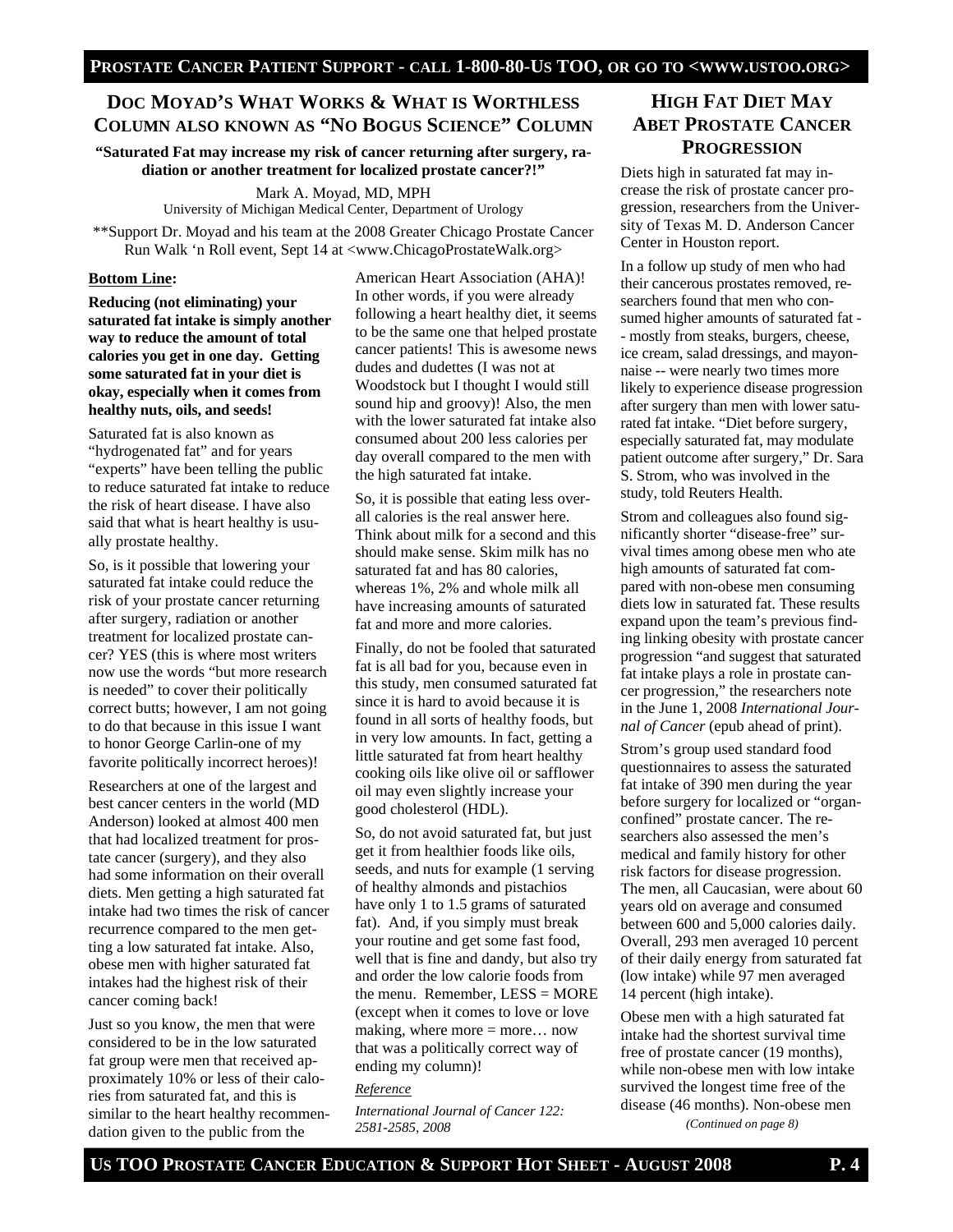## **SOME NEW CANCER DRUGS' RISKS EXCEED THEIR EFFICACY**

Mark Thornton's May 29<sup>th</sup> commentary "Grassley's War on Cancer Patients" does not accurately describe the substance of Sen. Charles Grassley's request to the Government Accountability Office to "launch an inquiry into whether the FDA behaved appropriately in granting the 'accelerated approval' of Avastin, a drug for treating women with metastatic breast cancer." Moreover, the issues surrounding the regulatory approval of prescription drugs where proof of efficacy is based on "surrogate endpoints" are far more complex than Mr. Thornton describes.

First, Sen. Grassley's request was related to the FDA's approval of drugs based on surrogate efficacy in general and was not specifically limited to Avastin and other oncology products. Second, the use of surrogate outcomes for regulatory drug approval is, in my opinion, often problematic. Surrogate efficacy endpoints do not necessarily translate into favorable outcomes such as improved survival, reduced complications and improved quality of life. Moreover, there are few established surrogate safety endpoints; as a result, the regulatory goal of balancing benefit and harm cannot be adequately met.

Take the case of Avandia (rosiglitazone). Its FDA approval in 2000 was based on the reduction of hemoglobin A1C, a surrogate measure of glycemic control in diabetic patients. The available safety data, especially

concerning long-term use, was grossly inadequate at the time of approval. Eight years later there is no scientific evidence that Avandia's surrogate effect translates into a health benefit. But there is now evidence that it may double the risk of heart failure, and fractures (in women), increase the risk of heart attacks by 40%-50% and, in rare cases, cause blindness. The fact that it's evident that risks of Avandia exceed its efficacy in lowering what is only a lab value would, in my opinion, more than justify Sen. Grassley's desire to have this regulatory failure explained.

Third, Mr. Thornton cites FDA requirements that sponsors conduct postmarketing studies to confirm that surrogate endpoints do indeed reflect clinical benefit. Describing them as the most stringent post-marketing requirements in history, he neglects the fact that sponsors overwhelmingly fail to meet these commitments and suffer no consequences for their failure. The latest update in the Federal Register reports there were 1,259 such unmet sponsor commitments! Based on the above, accelerated approval based on surrogate efficacy should only be granted for new drugs for conditions without acceptable treatment alternatives.

Sen. Grassley's request to GAO makes good sense from a public health perspective.

*Curt D. Furberg, MD, PhD Winston-Salem, NC Wall Street Journal, 9 June 2008* 



## **2008 US TOO ONLINE AUCTION HITS NEW HEIGHTS**

The Us TOO Online Auction closed on June  $30<sup>th</sup>$  with fabulous results, raising just under \$7,000 for Us TOO programs and services, and an immeasurable level of prostate cancer awareness. Of the 80 items in the auction catalog, 42 were bid on and sold. Many thanks go out to all of our item donors and winning bidders who helped make the  $3<sup>rd</sup>$  annual online event the most successful to date. The majority of the items that sold were in fact donated by individuals, chapters or companies compared to last year

where most of the items were bought on consignment — this increased the level of funds raised substantially.

The Us TOO staff is looking forward to better results in 2009 as the Online Auction continues to grow since its inception three years ago. We still need your help because the best thing you can do is donate popular, quality items to greatly increase the Auction revenue potential. If you have an item you think we can use next year, please contact Dan Reed at 1-800-808-7866 or dan@ustoo.org.

## **FDA CAUTIONS CONSUMERS AGAINST CANCER "CURES"**

Consumers should beware of products sold on the Internet that claim to cure cancer, US health officials said on Tuesday, threatening penalties against more than two dozen companies selling creams, tea and pills as treatments for the disease. The US Food and Drug Administration said a variety of Web sites sell such products, which can harm patients with potentially risky ingredients or by keeping them from seeking proven therapies.

"FDA is very concerned consumers will purchase these products on the Internet and use them instead of products that have been proven safe and effective," said Michael Levy, head of the FDA's Division of New Drugs and Labeling Compliance. Levy and other officials said their warning letters targeted roughly 125 products that claim to treat, cure or prevent cancer. The FDA has not received any reports from consumers who have fallen ill taking them, officials said, but called on the companies to stop making promises.

They could not say how many such products have been sold. Some included various ingredients such as bloodroot, shark cartilage, coral calcium and various mushrooms, according to the agency. Representatives for the American Herbal Products Association said such ingredients are not harmful but that manufacturers of products that include them are not allowed by law to make medical claims.

"These companies are making drug claims and it is simply illegal to market an unapproved new drug," said Michael McGuffin, president of the association which represents a variety of herbal product makers.

"FDA expects prompt and complete corrective action," said David Elder, director of the FDA's Office of Enforcement. "Firms that don't heed the warnings that we've delivered and other firms marketing similar unapproved products may face further regulatory action."

The agency listed the companies targeted by the letters on its website at: <http://www.fda.gov/cder/news/ fakecancercures.htm>.

*Reuters Health, 17 June 2008*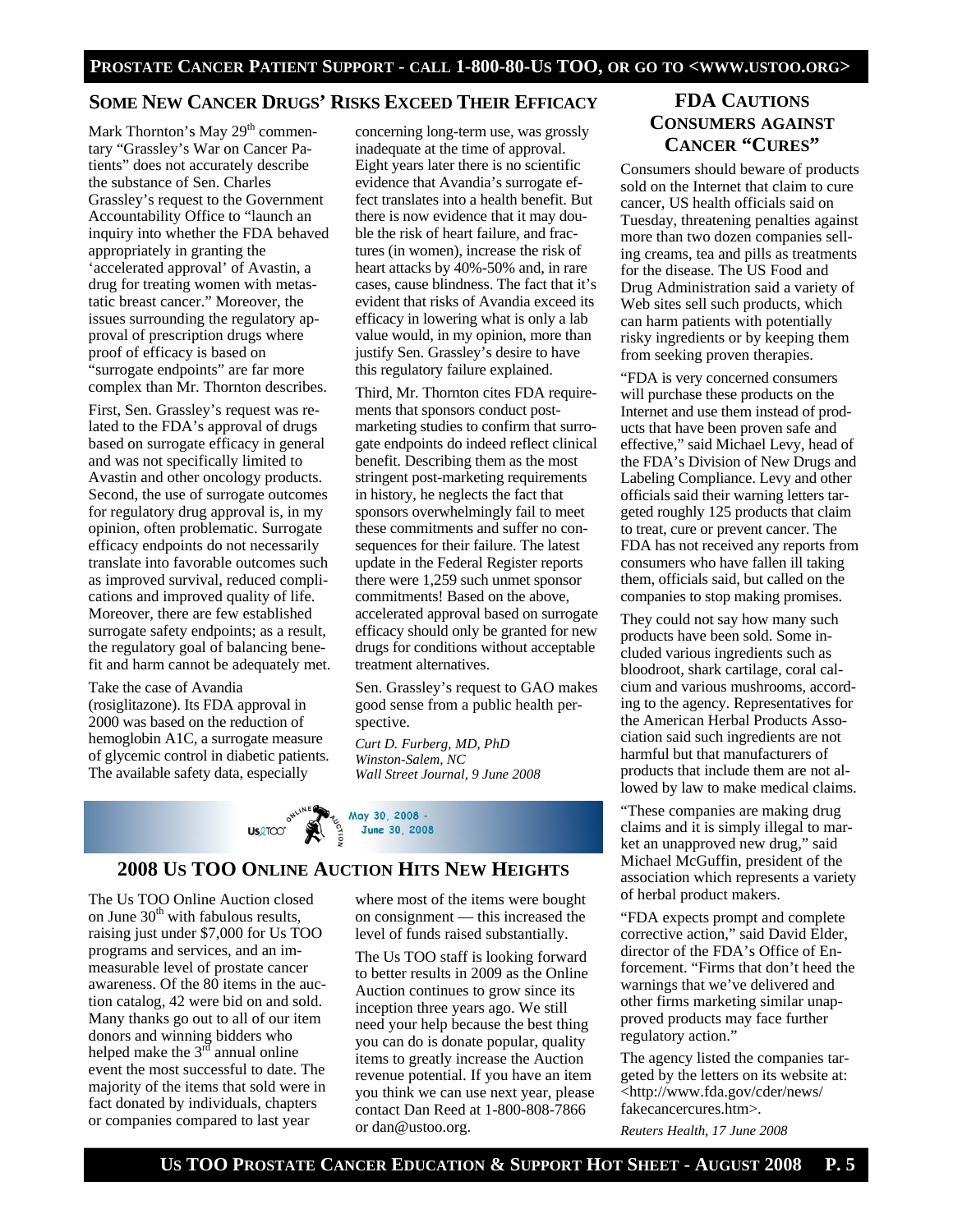A few months ago, I introduced a new educational website for men with prostate cancer. I am happy to report that it has been further modified into an even easier format and can be located at <www.ProstateVideos.com>.

This month's *HotSheet* provides some very useful new information about prostate cancer. Another update about the prostate cancer prevention trial now suggests that all men may benefit from using finasteride, regardless of their risk. Earlier reports suggested that while there were fewer cancers, those that did develop were more likely to be aggressive.

One problem with the study is that the impact of the drug on survival is as yet unknown. So for now, all we can say is that taking the drug may result in a lower chance of diagnosis but whether patients will live longer remains unknown. However, for those men without prostate cancer, these findings probably warrant a conversation with their doctor.

Diet is another factor often in news about prostate cancer and other diseases. A report from M.D. Anderson Cancer Center suggested that a high fat diet in the year before surgery might result in worse outcomes. Although interesting, the results are not definitive because of the study design. Mainly, it is unclear if this is a causeeffect relationship, but perhaps other studies will be forthcoming.

Diet may play another important role in diagnosing prostate cancer. Detecting prostate cancer may require more caution in obese men since their PSA levels, on average are lower than normal weight men. This finding may affect whether men are advised to have a biopsy. The problem, of course is we now know that no PSA level guarantees the absence of cancer, but this also means another factor should be considered when deciding which patient to biopsy. Whether they should have a screening PSA at all is still a question that has not yet been answered.

Often in this column, caution has been raised about unconventional therapies that appear in the news. This caution is now further supported by a report from

### **THE DOCTOR'S NOTE**

Gerald Chodak, MD, FACS

the FDA that issued a warning to 23 companies falsely advertising about the efficacy of their products promoted in magazines and on the Internet.

While patients frequently hear about someone doing well on one of these products, the facts are that there is no scientific proof these agents do anything beneficial and companies cannot portray them as treatment for cancer or anything else. Furthermore, there is little information about whether they are harmful or will cause other medications to have more side effects. So let the buyer beware and patients would

do well to be more careful about using a supplement heralded as a cancer therapy until properly studied.

Another concern appropriately raised about FDA approval of drugs based on surrogate end points rather than survival. This illustrates the importance of truly proving that a drug is beneficial by improving survival and reducing mortality rather than just lowering a blood test. There are many researchers who would like to use changes in PSA as proof that a treatment for prostate cancer is beneficial. However, as

*(Continued on page 8)* 



*Novartis Pharmaceuticals Corporation celebrated Sneakers At Work Day 2008 a bit early this year and held their event on June 11. Employees at their three corporate campuses in New Jersey, Suffern and Emeryville, CA participated and raised just over \$5,000. Novartis generously provided a matching gift, so their total contribution will be about \$10,000 toward program beneficiaries Us TOO International, Dean and Betty Gallo Prostate Cancer Center and the American Prostate Cancer Initiative. Us TOO awareness and educational materials were also distributed* 

You've run and walked for breast cancer. How about wearing sneakers for Prostate Cancer!

## **SEPTEMBER 19, 2008**



THE DAY FOR NATIONAL PROSTATE CANCER AWARENESS & ACTION

www.ustoo.org/sneakers@work 1-800-808-7866 (800-80-UsTOO)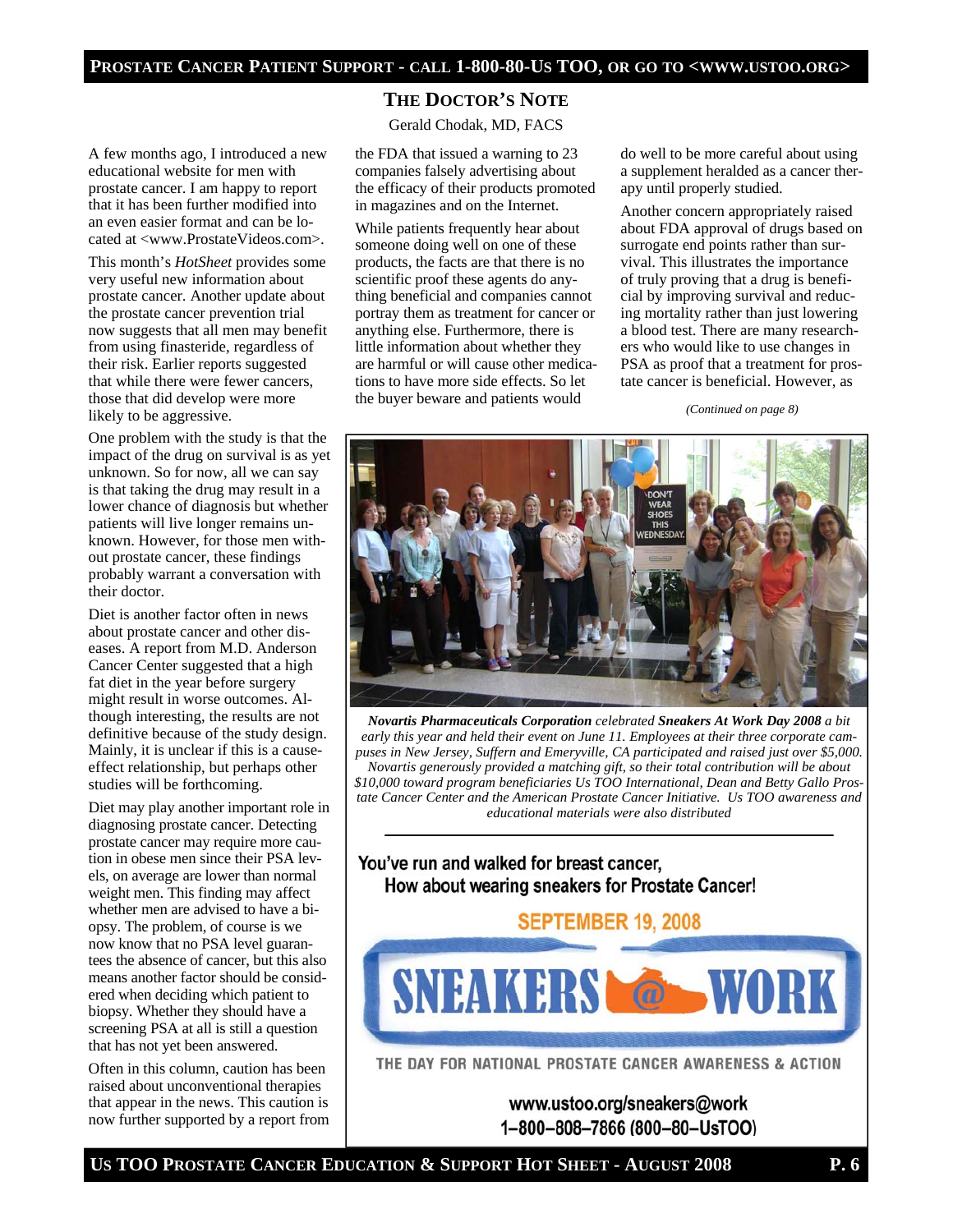## **PROSTATE SCREENING OF OBESE MEN CALLS FOR PSA ADJUSTMENT**

Men with increased body mass index (BMI) generally have relatively low prostate specific antigen (PSA) levels even when prostate findings are abnormal -- and thus cancers may be missed or not detected promptly -- according to US and Canadian researchers.

The finding is probably due to a dilution effect. "Obese men have lower PSA values likely due to excess blood volume," senior investigator Dr. Stephen J. Freedland told Reuters Health. Dr. Freedland of Duke University School of Medicine, Durham, NC and colleagues analyzed data on 535 participants in a free prostate screening program and report the findings in the May issue of Urology (Vol. 71, pp. 787-91, 2008)..

Most of the men had elevated BMIs and 27% were obese. In all, 51 men had a serum PSA level of more than 4.0 ng/mL and 8 had a level above 10 ng/mL. In total, 61 men had an abnormal digital rectal examination (DRE).

Compared to normal weight men, overweight men had 5% lower PSA values. For mildly obese men the difference was 14%, and in moderately and severely obese men, the values were 29% lower. While BMI had an inverse relationship with PSA, there was no significant association between BMI and DRE findings, the researchers report.

"Thus, when interpreting a PSA value in an obese man," concluded Dr. Freedland, "we should adjust the value we call abnormal downwards to reflect this diluted PSA measurement. If we do not, we may be missing cancers in obese men."

*Reuters Health, 27 June 2008* 

## **DROP IN US CANCER DEATH RATES SEEN MAINLY IN HIGHLY EDUCATED INDIVIDUALS**

From 1993 to 2001, death rates from common cancers fell in the United States, but this decline was primarily confined to people with at least 16 years of education, according to a report in the July 16, 2008 issue of the *Journal of the National Cancer Institute* (Vol. 100, epub ahead of print.).

"The recent reductions in death rates from major cancers in the US have bypassed less educated working people, suggesting that persons in lower socioeconomic groups have not yet benefited equivalently from recent advances in prevention, early detection, and treatment of the major fatal cancers," Dr. Ahmedin Jemal, from the American Cancer Society in Atlanta, and colleagues conclude.

Using data from the National Center for Health Statistics and from the US Bureau of Census Current Population Survey, the researchers found that death rates from cancers of the lung, breast, prostate, and colon/rectum generally fell significantly in every race and sex stratum in people with 16 or more years of education.

For instance, in subjects with this level of educational attainment, colorectal cancer mortality fell by 2.4% to 4.8% annually from 1993 to 2001.

With less than 12 years of education, by contrast, cancer death rates generally remained stable or even increased, as was seen with lung cancer in white women and colon cancer in black men. However, in white women with breast cancer, mortality fell by 1.4% annually. *Reuters Health, 8 July 2008* 

## **ABNORMAL P53 BOOSTS PROSTATE CANCER RECURRENCE**

#### **Prostate cancer is more likely to recur in men with abnormal p53 protein expression compared with their counterparts without this abnormality, according to researchers.**

"Men whose prostate cancers lack the normal function of the p53 gene -- 'the guardian of the genome,'" lead investigator Dr. Anthony V. D'Amico told Reuters Health, "have a higher chance of recurrence following combined radiation and hormonal therapy."

Dr. D'Amico of Brigham and Women's Hospital, Boston and colleagues came to this conclusion after studying data from 113 men with prostate cancer who were

*(Continued on page 8)* 

# **PADDLING FOR PROSTATE – SURVIVOR TO KAYAK 1,700 MILES FOR PROSTATE CANCER AWARENESS**

By Sean Callahan

*Reprinted with permission of Masters Athlete Magazine* 

On Saturday, June 14, in Chicago, Skip Ciccarelli pointed his kayak toward Lake Michigan and made the first paddles on his planned 54-day, 1,700-mile trip from the heartland to the Hudson River in New York City. Ciccarelli, a 60-year-old high school teacher from Massachusetts, is a prostate cancer survivor since 2002.

He is using the trip to raise awareness of prostate cancer. "At the time I realized, that like most men, I was clueless about prostate cancer and soon became flummoxed at how little men know about their own bodies," Ciccarelli said. "I realize I need to use my own abilities to help raise awareness. By drawing attention to prostate cancer, I'm hoping more men will get prostate check ups, PSA screenings and that more research will focus on this disease."

More information on Ciccarelli's journey can be found at <www.paddle4prostate.org>. Any funds raised over and above Ciccarelli's expenses will be split between two prostate cancer organizations: Us TOO International and the Prostate Cancer Foundation.



*Skip Ciccarelli, ready to take off from Lincoln Park Boat Club, Chicago IL Photo by John Trout*